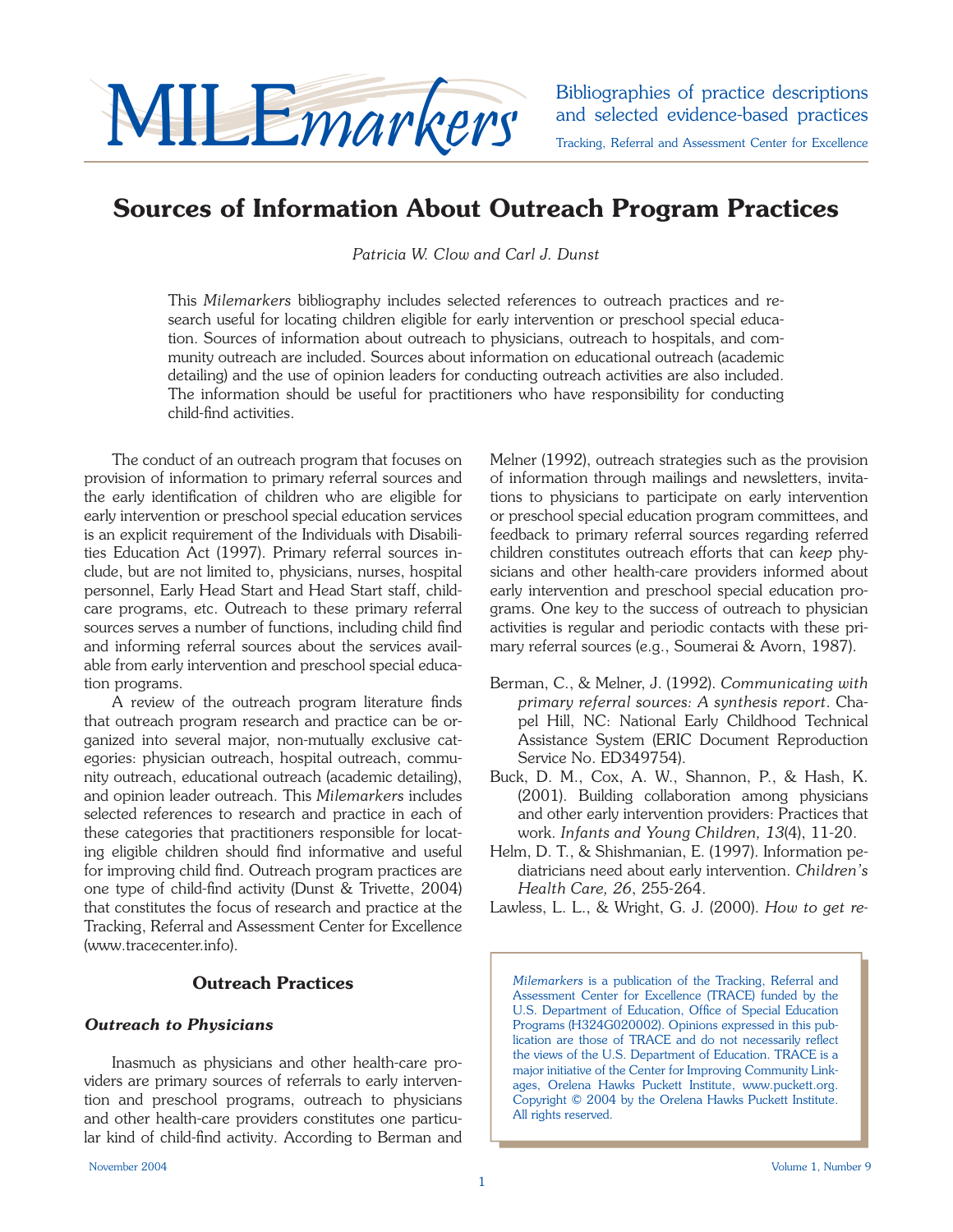

*ferrals: The mental health professional's guide to strategic marketing*. New York: Wiley.

- Shackelford, J. (1994). *Health services for young children under IDEA: Finding and referring infants and preschoolers with developmental and health needs*. (Paper No. 2). Chapel Hill, NC: National Early Childhood Technical Assistance System (ERIC Document Reproduction Service No. ED452668).
- Soumerai, S. B., & Avorn, J. (1987). Predictors of physician prescribing change in an educational experiment to improve medication use. *Medical Care, 25*, 210-221.

#### *Outreach to Hospitals*

Outreach to hospitals constitutes a second kind of child-find activity that can promote referrals to early intervention or preschool special education. The effectiveness of outreach to hospitals is increased markedly when outreach strategies capitalize on hospital staffs' preferred style of interacting with early intervention and preschool program personnel. According to Gilkerson, Gorski, and Panitz (1990), this typically includes brief, social exchanges providing feedback about families referred from an NICU or other hospital unit to an early childhood intervention program.

- Berman, C., & Melner, J. (1992). *Communicating with primary referral sources: A synthesis report*. Chapel Hill, NC: National Early Childhood Technical Assistance System (ERIC Document Reproduction Service No. ED349754).
- Boone, H. A., Freund, P. J., Barlow, J. H., Van Ark, G. G., & Wilson, T. K. (2004). Community Pathways: Hospital-based services that individualize supports for families and children. *Young Exceptional Children, 7*(2), 10-19.
- Browne, J. V., Langlois, A., Ross, E. S., & Smith-Sharp, S. (2001). Beginnings: An interim individualized family service plan for use in the intensive care nursery. *Infants and Young Children, 14*(2), 19-30.
- Bruns, D. A., & Steeples, T. (2001). Partners from the beginning: Guidelines for encouraging partnerships between parents and NICU and EI professionals. *Infant-Toddler Intervention: The Transdisciplinary Journal, 11*, 237-247.
- Gilkerson, L., Gorski, P. A., & Panitz, P. (1990). Hospital-based intervention for preterm infants and their families. In S. J. Meisels & J. P. Shonkoff (Eds.), *Handbook of early childhood intervention* (pp. 445-468). New York: Cambridge University Press.
- Hussey-Gardner, B., McNinch, A., Anastasi, J. M., & Miller, M. (2002). Early intervention best practice: Collaboration among an NICU, an early intervention

program, and an NICU follow-up program. *Neonatal Network: The Journal of Neonatal Nursing, 21*(3), 15-22.

- Krehbiel, R., Munsick-Bruno, G., & Lowe, J. R. (1991). NICU infants born at developmental risk and the individualized family service plan/process (IFSP). *Children's Health Care, 20*, 26-33.
- Long, C. E., Artis, N. E., & Dobbins, N. J. (1993). The hospital: An important site for family-centered early intervention. *Topics in Early Childhood Special Education,* 13(1), 106-120.
- Smith, A. V. (1986). Parent outreach in a neonatal intensive care nursery [Electronic version]. *Social Work, 31*, 69-71.
- Tien, C. L., Peterson, C. A., & Shelley, M. C., II. (2002). Postdischarge service use by families of neonatal intensive care unit graduates. *Journal of Early Intervention, 25*, 42-57.

#### *Community Outreach*

Community outreach to child-care programs, Early Head Start and Head Start programs, preschool programs, and other programs and organizations serving infants, toddlers, and preschoolers constitutes a third kind of child-find activity. Evidence indicates that collaborative efforts with these and other programs are more likely to result in the early identification of eligible children (Clayton, Lee, Buckelew, & Brindis, 2002; Kiger, 2003).

Community outreach also includes efforts to inform parents and other community members about the availability and benefits of early intervention, preschool special education, and other supports and services (Atkins, 1986). Efforts to improve awareness of early intervention and preschool special education, and referrals of eligible children, is most likely to be effective using a multifaceted approach to child find (O'Donnell & Giovannoni, 2000).

- Atkins, M. (1986). The Welcome Baby program: A community-based volunteer prevention model of caring, sharing, and support for new parents. *Infant Mental Health Journal, 7*, 156-167.
- Clayton, S., Lee, C., Buckelew, S., & Brindis, C. (2002). *Innovations, issues, and ideas for investing in adolescent health: Improving health care access through teen-oriented outreach*. Los Angeles: California Adolescent Health Collaborative.
- Kiger, H. (2003). Outreach to multiethnic, multicultural, and multilingual women for breast cancer and cervical cancer education and screening. *Family and Community Health, 26*, 307-318.
- O'Donnell J., & Giovannoni, J. M. (2000). Consumer perceptions of outreach and marketing strategies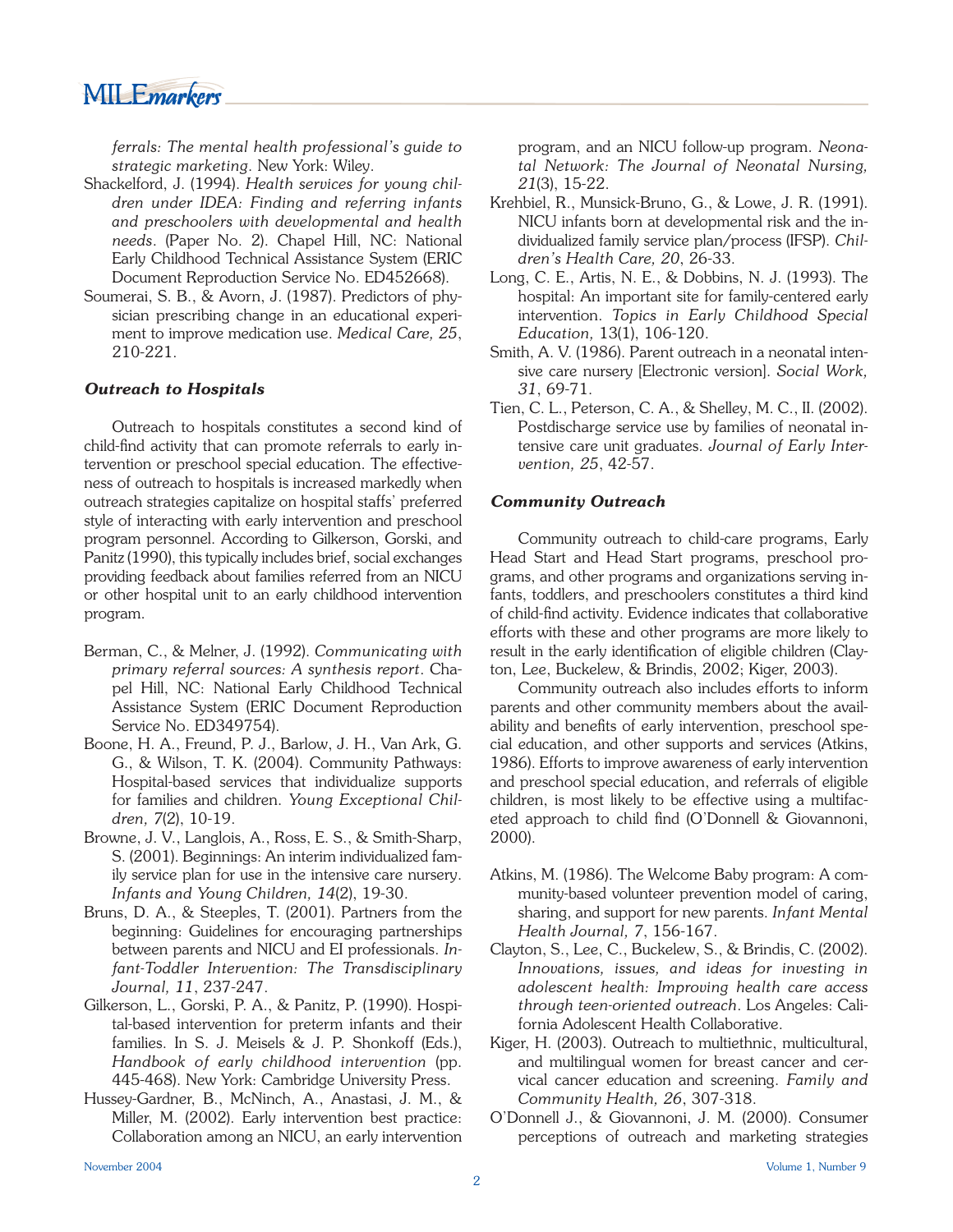MILE*markers* 

for family resource centers. *Journal of Community Practice, 8*(2), 71-89.

- Reisinger, J. J., & Lavigne, J. V. (1980). An early intervention model for pediatric settings. *Professional Psychology: Research and Practice, 11*, 582-590.
- Sinclair, E. (1993). Early identification of preschoolers with special needs in Head Start [Electronic version]. *Topics in Early Childhood Special Education, 13*, 184-201.
- Solomon, R., Clougherty, S. L., Shaffer, D., Hofkosh, D., & Edwards, M. (1994). Community-based developmental assessment sites: A new model for pediatric "child-find" activities. *Infants and Young Children, 7*(2), 67-7.
- Wilcox, S. A., Koepke, C. P., Levenson, R., & Thalheimer, J. C. (2001). Registry-driven, communitybased immunization outreach: A randomized controlled trial [Electronic version]. *American Journal of Public Health, 91*, 1507-1511.

#### *Educational Outreach (Academic Detailing)*

Academic detailing is a one-to-one educational outreach practice characterized by specific principles and guidelines that have been shown to be associated with changing physician prescribing practices. The practice is characterized by brief, face-to-face educational outreach visits to physicians or other health-care providers by credible professionals (academic detailers) within physicians' practice settings to provide information and materials in order to change prescribing and referral practices (Soumerai & Avorn, 1990). An important characteristic of this outreach practice is follow-up visits after the initial educational outreach session (Valente & Rogers, 1995). Research by Soumerai and his colleagues consistently found that ongoing follow-up visits over extended periods of time are most effective in producing and sustaining desired change (Soumerai & Avorn, 1987).

- Avorn, J., & Soumerai, S. B. (1983). Improving drugtherapy decisions through educational outreach: A randomized controlled trial of academically based "detailing." *New England Journal of Medicine, 308*, 1457-1463.
- Daly, M. B., Balshem, M., Sands, C., James, J., Workman, S., & Engstrom, P. F. (1993). Academic detailing: A model for in-office CME. *Journal of Cancer Education, 8*, 273-280.
- O'Brien, M. A. T., Oxman, A. D., Davis, D. A., Haynes, R. B., Freemantle, N., & Harvey, E. L. (1997). Educational outreach visits: Effects on professional practice and health care outcomes (Review). *Cochrane Database of Systematic Reviews*, Issue 4. Art. No.: CD000409.
- Ofman, J. J., Segal, R., Russell, W. L., Cook, D. J., Sandhu, M., Maue, S. K., et al. (2003). A randomized trial of an acid-peptic disease management program in a managed care environment. *American Journal of Managed Care, 9*, 425-433.
- Soumerai, S. B. (1998). Principles and uses of academic detailing to improve the management of psychiatric disorders. *International Journal of Psychiatry in Medicine, 28*, 81-96.
- Soumerai, S. B., & Avorn, J. (1986). Economic and policy analysis of university-based drug "detailing." *Medical Care, 24*, 313-331.
- Soumerai, S. B., & Avorn, J. (1987). Predictors of physician prescribing change in an educational experiment to improve medication use. *Medical Care, 25*, 210-221..
- Soumerai, S. B., & Avorn, J. (1990). Principles of educational outreach ('academic detailing') to improve clinical decision making. *Journal of the American Medical Association, 263*, 549-556.
- Soumerai, S. B., McLaughlin, T. J., & Avorn, J. (1990). Quality assurance for drug prescribing. *Quality Assurance in Health Care, 2*, 37-58.
- Stern, C. S. (1996). Academic detailing: What's in a name? *Journal of Managed Care Pharmacy, 2*, 88- 90.
- Valente, T. W., & Rogers, E. M. (1995). The origins and development of the diffusion of innovations paradigm as an example of scientific growth. *Science Communication, 16*, 242-273.

#### *Opinion Leader Outreach*

Opinion leaders are individuals trusted by their colleagues to evaluate new information and research and to assess the value of indicated practices in the context of local group norms (Greer, 1988). The influence of opinion leaders in the diffusion and adoption of new medical treatments has been recognized for almost half a century (Coleman, Katz, & Menzel, 1957; Rogers & Cartano, 1962). Opinion leaders often play an important role in educational outreach (academic detailing) practices and community outreach (Soumerai, 1998; Valente & Davis, 1999).

- Booth, A., & Babchuk, N. (1972). Informal medical opinion leadership among the middle aged and elderly [Electronic version]. *Public Opinion Quarterly, 36*, 87-94.
- Borbas, C., Morris, N., McLaughlin, B., Asinger, R., & Gobel, F. (2000). The role of clinical opinion leaders in guideline implementation and quality improvement. *Chest, 118*, 24S-32S.
- Burt, R. S. (1999). The social capital of opinion leaders.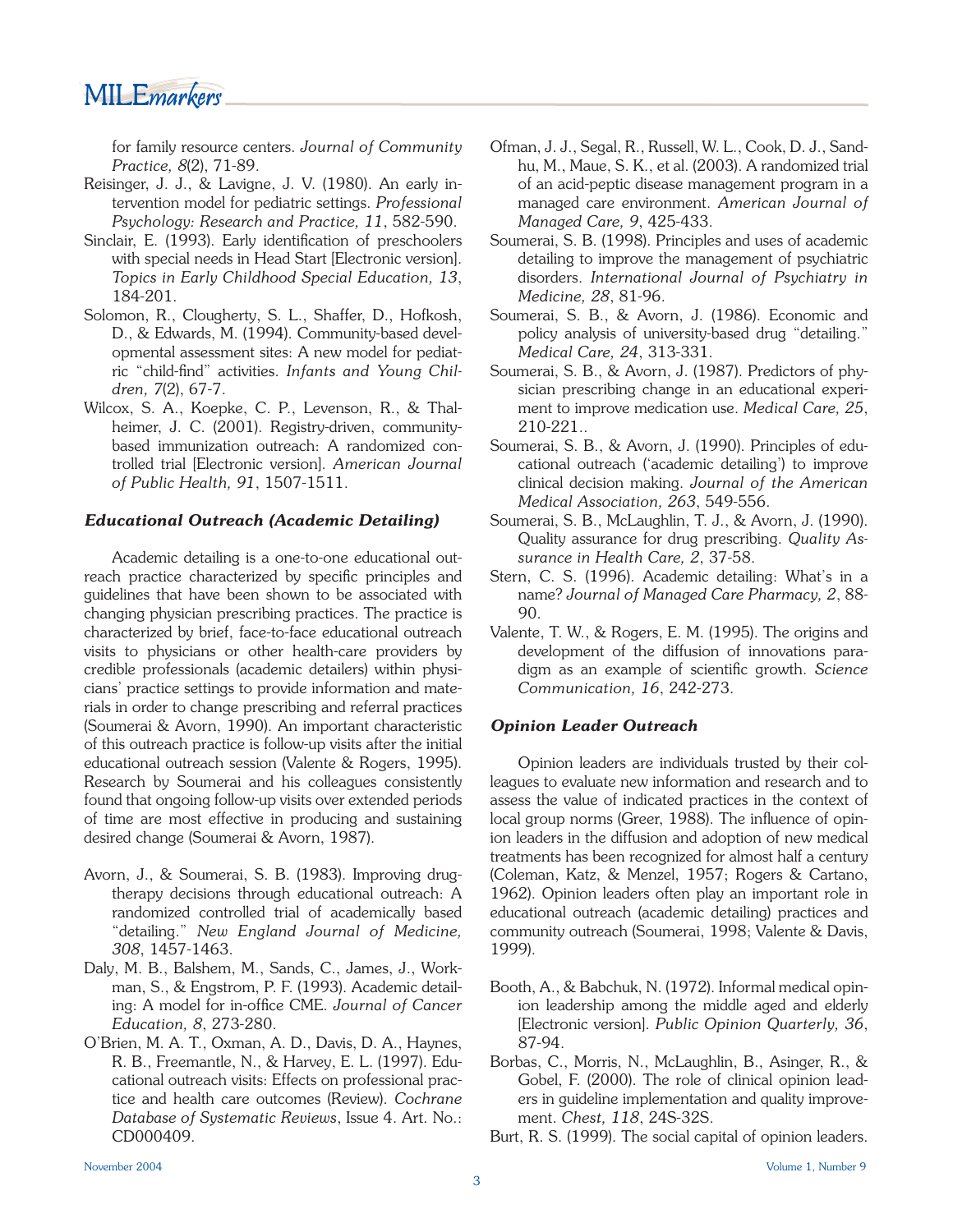# MILE*markers*

*Annals of the American Academy of Political and Social Science, 566*, 37-54.

- Chan, K. K., & Misra, S. (1990). Characteristics of the opinion leader: A new dimension [Electronic version]. *Journal of Advertising, 19*(3), 53-60.
- Coleman, J., Katz, E., & Menzel, H. (1957). The diffusion of an innovation among physicians. *Sociometry, 20*, 253-270.
- Dopson, S., Locock, L., Chambers, D., & Gabbay, J. (2001). Implementation of evidence-based medicine: Evaluation of the promoting action on clinical effectiveness programme. *Journal of Health Services and Research Policy, 6*(1), 23-31.
- Fleming, M. F. (1997). Strategies to increase alcohol screening in health care settings. *Alcohol Health and Research World, 21*, 340-347.
- Flynn, L. R., Goldsmith, R. E., & Eastman, J. K. (1994). The King and Summers Opinion Leadership Scale: Revision and refinement. *Journal of Business Research, 31*, 55-64.
- Greer, A. L. (1988). The state of the art versus the state of the science: The diffusion of new medical technologies into practice. *International Journal of Technology Assessment in Health Care, 4*, 5-26.
- Gruppen, L. D., Wolf, F. M., van Voorhees, C., & Stross, J. K. (1987). Information-seeking strategies and differences among primary care physicians. *Mobius, 7*(3), 18-26.
- Harvey, G., Loftus-Hills, A., Rycroft-Malone, J., Titchen, A., Kitson, A., McCormack, B., et al. (2002). Getting evidence into practice: The role and function of facilitation [Electronic version]. *Journal of Advanced Nursing, 37*, 577-588.
- Hiss, R. G., MacDonald, R., & Davis, W. K. (1978). Identification of physician education influentials (EI's) in small community hospitals. *Annual Conference on Research in Medical Education, 17*, 283-288.
- Hiss, R. G., Stross, J. K., Wayne, M. D., Davis, W. K., & Macdonald, R. (1979). Development and evaluation of a community-based pulmonary education system. *Annual Conference on Research in Medical Education, 18*, 264-269.
- Jacoby, J. (1974). The construct validity of opinion leadership [Electronic version]. *Public Opinion Quarterly, 38*, 81-88.
- Lam, S. S. K., & Schaubroeck, J. (2000). A field experiment testing frontline opinion leaders as change agents. *Journal of Applied Psychology, 85*, 987- 995.
- Lomas, J., Enkin, M., Anderson, G. M., Hannah, W. J., Vayda, E., & Singer, J. (1991). Opinion leaders vs audit and feedback to implement practice guidelines: Delivery after previous cesarean section. *Journal of the American Medical Association, 265*, 2202-2207.
- Rogers, E. M., & Cartano, D. G. (1962). Methods of measuring opinion leadership. *Public Opinion Quarterly, 26*, 435-441.
- Soumerai, S. B., McLaughlin, T. J., Gurwitz, J. H., Guadagnoli, E., Hauptman, P. J., Borbas, C., et al. (1998). Effect of local medical opinion leaders on quality of care for acute myocardial infarction: A randomized controlled trial. *Journal of the American Medical Association, 279*, 1358-1363.
- Stross, J. K. (1996). The educationally influential physician. *Journal of Continuing Education in the Health Professions, 16*, 167-172.
- Valente, T. W., & Davis, R. L. (1999). Accelerating the diffusion of innovations using opinion leaders. *Annals of the American Academy of Political and Social Science, 566*, 55-67.

## **Summary**

Practitioners responsible for child find have at their disposal many options for conducting activities for locating infants, toddlers, and preschoolers eligible for early intervention or preschool special education. This *Milemarkers* included selected references to practice descriptions and research on the characteristics of outreach program activities found to be effective for informing primary referral sources about available services and for influencing changes in beliefs and attitudes toward the need for these services. The source material included in the bibliography should be useful to practitioners responsible for conducting child find.

## **Acknowledgements**

 Appreciation is extended to Teresa Imfeld for editing and Kaki Roberts for final layout of the manuscript.

#### **References**

- Atkins, M. (1986). The Welcome Baby program: A community-based volunteer prevention model of caring, sharing, and support for new parents. *Infant Mental Health Journal, 7*, 156-167.
- Berman, C., & Melner, J. (1992). *Communicating with primary referral sources: A synthesis report*. Chapel Hill, NC: National Early Childhood Technical Assistance System (ERIC Document Reproduction Service No. ED349754).
- Clayton, S., Lee, C., Buckelew, S., & Brindis, C. (2002). *Innovations, issues, and ideas for investing in adolescent health: Improving health care access through teen-oriented outreach*. Los Angeles: Cali-